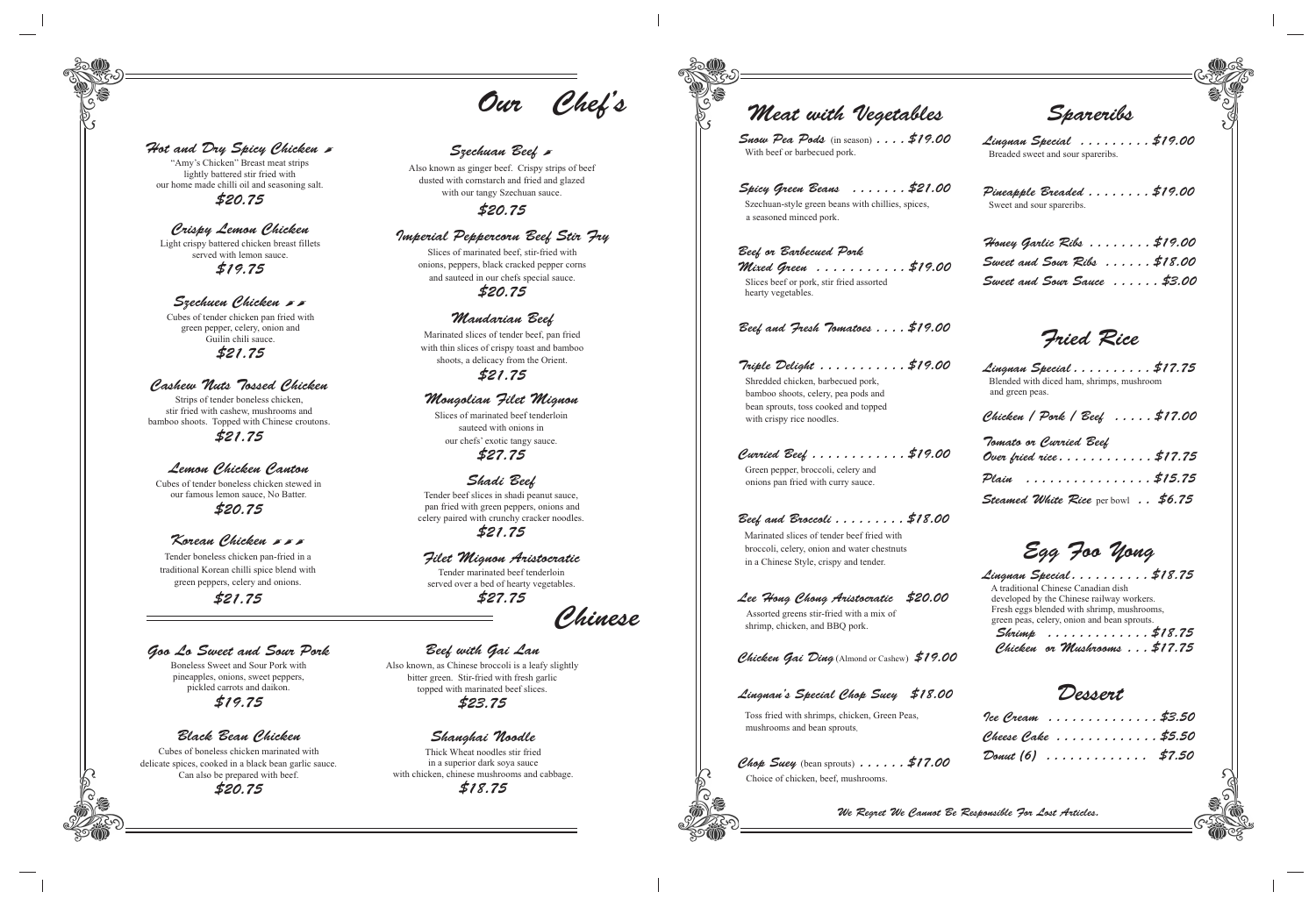Appetizers

| dry ribs, Vietnamese spring rolls)        |  |
|-------------------------------------------|--|
| "lings with Sweet and Sour Sauce \$18.00" |  |

We Use Pure Vegetable Oil In All Our Cooking

|   |              | I<br>I   |  |
|---|--------------|----------|--|
| ٧ | I<br>۰.<br>٧ | ۰.<br>۰. |  |

# Soups Side Orders

### Chow Mein

| . \$3.75                 | Chicken Finger Plate \$15.00                        |
|--------------------------|-----------------------------------------------------|
| $\ldots$ \$13.75         | Freuch Fries $\ldots \ldots \ldots$ \$7.50          |
| Nein \$23.00<br>. \$9.75 | Beverage                                            |
| for 2) \$9.75            | Chinese Jasmine Tea  \$2.75                         |
| $\ldots$ \$10.75         | Coffee \$3.00                                       |
| . \$3.75                 | 7ea \$3.00                                          |
|                          | Milk \$3.00                                         |
| . \$3.75                 | Soft Drinks (free refills) $\ldots \ldots$ , \$4.00 |

| Golden brown egg noodles, pan fried with shredded<br>celery, onion, bean sprouts, topped with<br>Mushrooms / Crushed Almond / Fresh Tomato or Curried Sauce  \$18.00                                    |
|---------------------------------------------------------------------------------------------------------------------------------------------------------------------------------------------------------|
| Fried Rice                                                                                                                                                                                              |
| Fried rice with or without egg, imported Chinese soya sauce<br>Mushrooms / Crushed Almond / Fresh Tomato or Curried Sauce  \$17.00                                                                      |
| Plain Aristocratic Greens ( Stir Fried Assorted Hearty Vegetable )  \$17.00                                                                                                                             |
| Pea Pods or Broccoli with Black Bean Garlic Sauce                                                                                                                                                       |
| Snow pea pods or broccoli, celery, onion, water chestnuts                                                                                                                                               |
| toss cooked with Chinese black bean garlic sauce \$17.00                                                                                                                                                |
| Shredded Aristocratic Greens                                                                                                                                                                            |
| Shredded water chestnuts, celery, onion, pea pods, mushrooms and bean sprouts<br>toss cooked, over a bed of oriental style crispy fried rice noodles topped with                                        |
| Diced Almond or Cashew Nuts Ding<br>A variety of diced vegetables toss cooked with mushrooms topped with<br>whole almonds or cashew nuts                                                                |
| Sam See Foo Yong<br>The Chinese style omelette with green peas, celery, onion, mushrooms                                                                                                                |
| Fresh Garlic Gai Lan                                                                                                                                                                                    |
| \$21.75<br>Also known as Chinese Broccoli is a leafy slightly bitter green, stir-fried with fresh garlic                                                                                                |
| Vegetarian Spicy Green Beans<br>\$19.75<br>Szechuan-style green beans with chillies, spices and onions                                                                                                  |
| Vegetarian Spicy Egg Plant<br>Lightly fried eggplant with fermented chillies, chilli oil, bell peppers and onions<br>\$21.75                                                                            |
| Mushroom Bean Cakes<br>Soya bean cakes, deep fried lightly and cooked with                                                                                                                              |
| Lo Han Jai                                                                                                                                                                                              |
| A famous vegetarian Buddhist recipe of tofu wok tossed with                                                                                                                                             |
|                                                                                                                                                                                                         |
| Vegetarian Mapo Tofu<br>Popular Chinese dish from Sichuan province, soft tofu braised<br>in douban chilli paste with onions and bell peppers $\ldots \ldots \ldots \ldots \ldots \ldots \qquad$ \$19.00 |

Green Onion Cakes ..... Egg Rolls (each) ....... Chinese Spring Rolls Vietnamese Spring Roll Chicken Spring Rolls Dry Garlic Ribs ........ Deep Fried Wontons with Pork Dumplings ....... Lingnan's Tidbit Plate .................................................................\$25.00 (Beef wonton, green onion cake, Deep Fried Chicken Win

Wonton (small)  $\ldots$ .  $(\angle$ arge $)$ .... Wor Wonton or Wor W  $H$ ot & Sour (for  $2$ ). Chicken Cream Corn (f Westlake Soup (for 2) Chicken Rice ..... Chicken Noodle ...

Our "Vegetarian" Menu

May We Introduce ...

"Please inform the server before ordering of any food in tolerances, we will do our best to accommodate."

Minimum Charge \$18.00 Per Person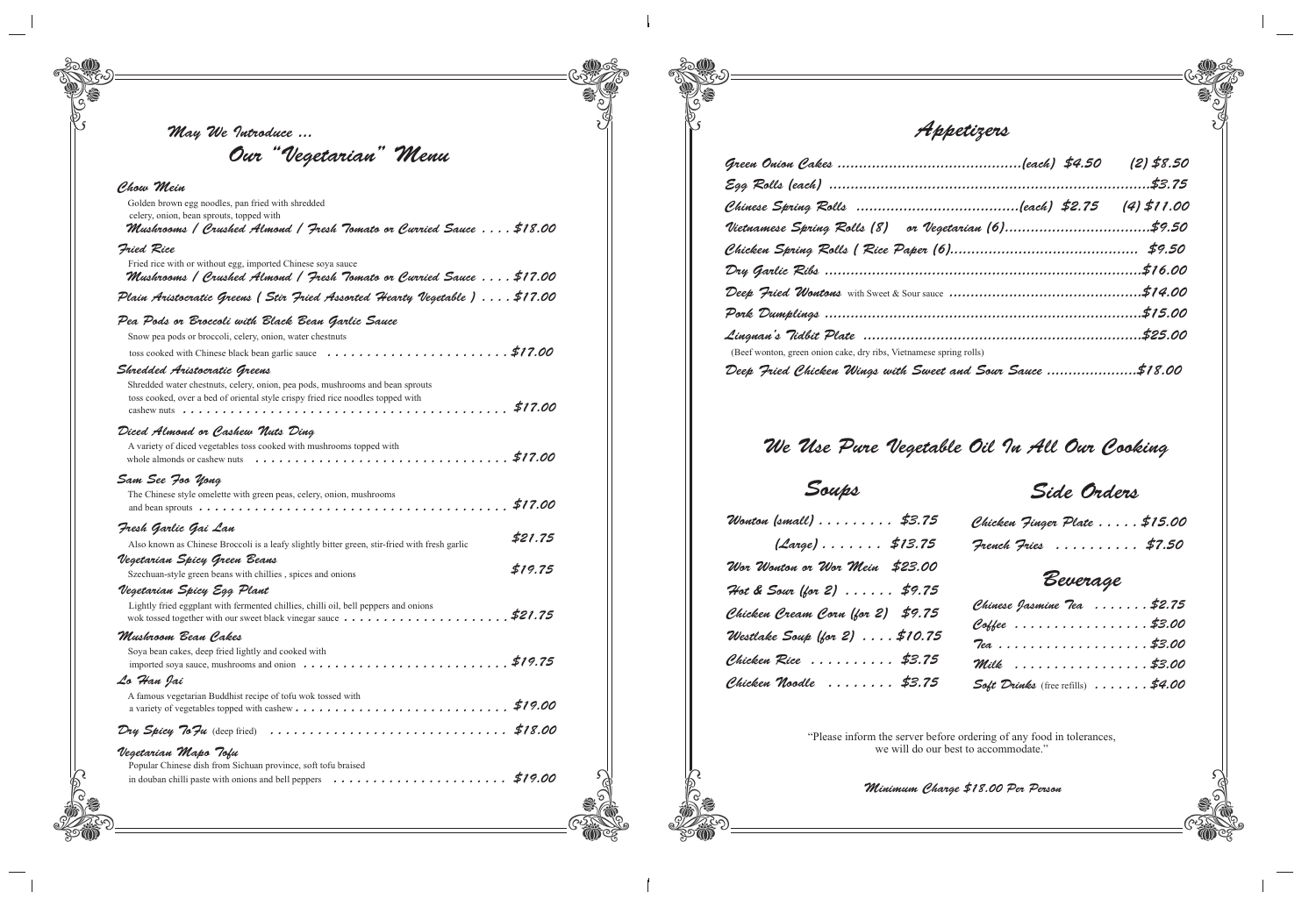Chicken Chow Mein.......\$16.75 Fine egg noodle stir-fried with bean sprout medley with chicken. Or substitute with beef, shrimp or BBQ pork.

Cantonese Special........\$17.75 Fine egg noodle, pan fried with shrimp,

chicken, barbecued pork and bean sprouts.

Singapore Noodle "Rice Noodle" . \$18.75 Stir fried with curry, shrimp, pork and bean sprouts.

> Chinese Style Aristocratic Chow Mein Pan fried crispy golden egg noodle with a variety of vegetables.

Shanghai Noodles. . . . . . . . . \$18.75 Large fat noodles stir fried with chicken, Chinese mushrooms and cabbage.

Butterfly Prawns (batter crispy). . \$21.75 Deep fried whole prawns stuffed with ham.

### Deep Fried Shrimp (batter crispy) \$20.75

With pineapple or sweet & sour sauce  $\therefore$  \$21.75

Chow Mein (Cracker Noodle) Inspired from first western Chinese Canadian Community. Bean sprouts, celery, and onion pan fried topped with cracker noodles.

Seafood Mix Greens ....... \$22.75 Scallops and shrimp, stir fried with fresh garlic accompanied with broccoli and greens.

Chicken Balls Pineapple or Sweet & Sour Sauce (Batter crispy)  $\ldots \ldots \ldots \ldots \ldots$  \$19.00

 Shrimp . . . . . . . . . . . . . . . \$17.75 Chicken / Beef / Mushroom . . . \$16.75

Sweet Chili Chicken  $\overline{\mathscr{S}}$ .....\$22.75 Marinated Chicken chunks tossed in our sweet chili sauce topped with sweet potato silk, Green onions and sesame seeds.

Garlic or Curried Shrimp . . . \$20.75 (Not in batter) pan fried with broccoli, celery, onion in black bean garlic sauce, or in curry sauce.

Diced Almond Shrimp Ding . . \$20.75 Pan fried diced shrimp, mushroom, carrot, corn, green peas, celery, and onion, topped with toasted whole almonds.

> $Kung$  Pao Chicken  $\blacktriangleright$   $\blacktriangleright$   $\ldots$  . \$20.00 Diced Chicken, celery, bamboo shoots, mushrooms, mini corn, wok fried with chili and Hoisin sauce, topped with cashews and Chinese croutons

Shrimp Mix Greens . . . . . . . \$21.75

A famous vegetarian Buddhist recipe of tofu wok tossed with a variety of vegetables (topped with cashew).

Crushed Almond Chicken . . . \$19.00 (Batter crispy) tender white meat lightly battered and sprinkled with toasted crushed almonds.

Crispy Lemon Chicken . . . . . \$19.75 Light crispy battered chicken breast fillets served with lemon sauce

Curried Chicken . . . . . . . . . \$19.00 (Not in batter) boneless slices of chicken pan fried with a variety of hearty greens in curry sauce.

Chow Mein

Sea Food Chicken Dishes Gourmet Special

Tomotoe Shrimp . . . . . . . . . \$20.75 (Not in batter) pan fried green pepper, celery, onion with fresh tomato.

> Beef / Chicken \$20.75 Shrimp \$22.75 Sea Food \$23.75

Szechuan Shrimp & **x** Shrimp stir-fried in garlic chilli sauce

with mini corn, cashews. Chinese straw mushrooms, carrots and onions.

Mushroom Chicken Gai Pan. . \$20.00 *(Not in batter)* Sliced boneless chicken, pan fried with mushrooms and a variety of vegetables.

Peaches and Cream Shrimp Prawns tossed in a light cream sauce with peaches served on a bed of fried rice noodles. \$22.75

Deep Fried Shrimp (batter crispy) Delicately coated in our famous light as air batter, deep fried golden and served with our homemade cocktail sauce. \$19.75

Lobster Tail Canton Chopped into cubes, mixed with minced pork seasoned with spices, wok fried then tossed in a soft egg sauce.

\$39.75

## Shrimp or Scallop with Snow Peas

Fresh shrimp or scallops pan fried with pea pods, celery, onion and bamboo shoots.

## \$23.75

## Lo Han Jai

## \$19.00

Crispy Nest Choice of meat or seafood with mixed greens served in a potato nest.

Beef or chicken \$22.75 Seafood \$24.75

## Beef with Mixed Greens

Tender marinated sliced of beef stir fried with broccoli, cauliflower, snow peas and other mixed veggies.

## \$19.00

Seafood Aristocratic Chinese Style Chow Mein

> Shrimp and Scallop mixed greens on a bed of crispy golden egg noodles.

## \$23.75

Lobster Tail Aristocratic

Chopped into cubes, wok fried with hearty vegetables, and black bean garlic sauce.

\$39.75

## Lee Hong Chong Aristocratic

Assorted greens stir-fry with a mix of shrimp, chicken and BBQ Pork.

### \$20.00

## Yang Chow Fried Rice

Northern style with light superior soya sauce cooked with shrimp, BBQ pork and green peas.

\$18.75

## Gee Gee Chicken

Cubed dark meat chicken cooked in a oyster wine sauce with bamboo shoots and Chinese mushrooms served in a sizzling hot pot.



Spicy Chinese Eggplant

Lightly fried eggplant, cooked with a spicy daoban sweet black vinegar sauce, peppers, onions and with minced pork. \$23.75

Beijing Kung Pao Chicken ,,, White meat chicken and peppers in a sweet black vinegar and Chinese fermented chilli bean paste. Topped with cashews. \$20.75

Classics

Wok tossed Mandarin Shrimp Shrimp stir-fried with mini corn, Chinese straw mushrooms and onions topped with cashews. \$22.75

\$22.75